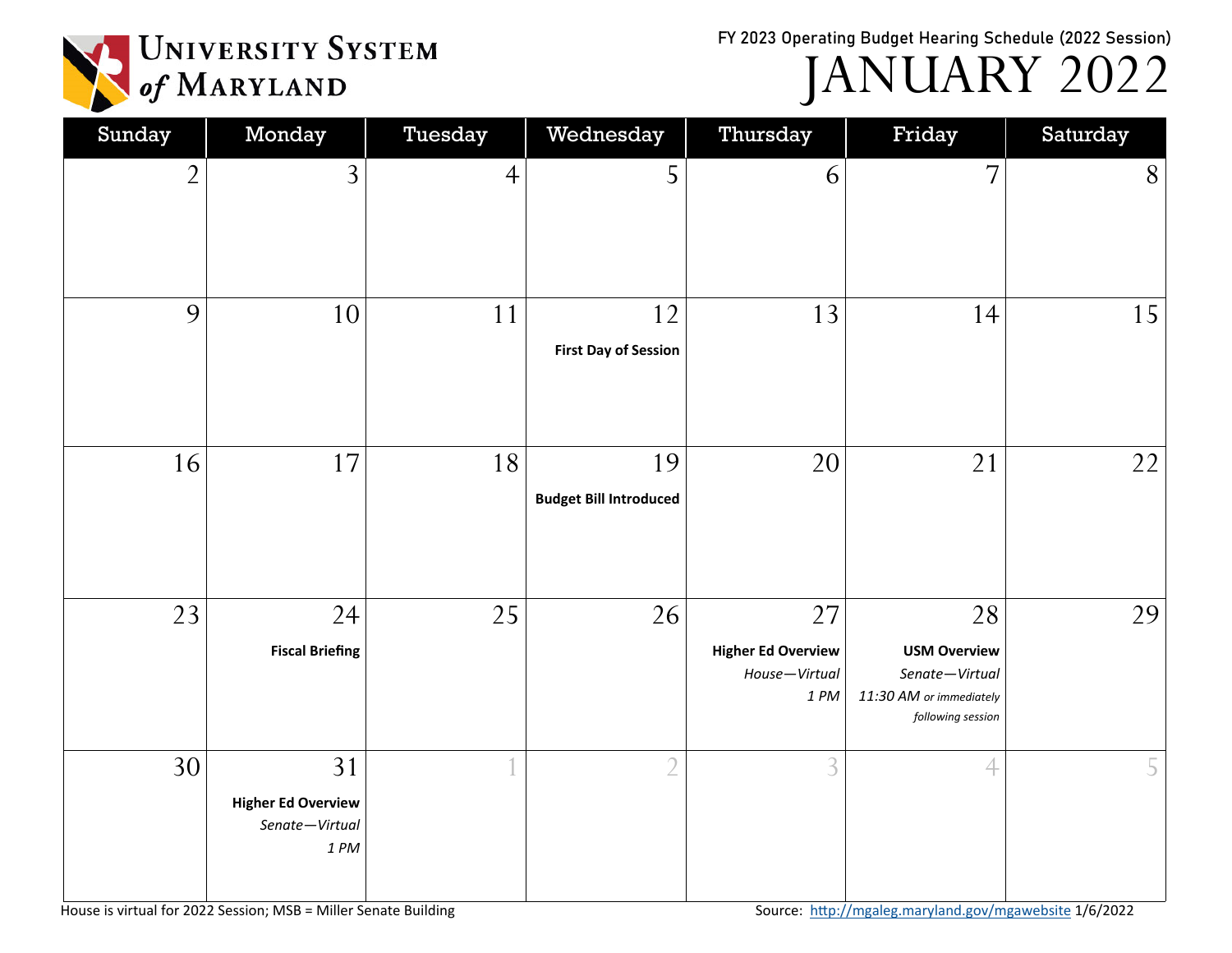FY 2023 Operating Budget Hearing Schedule (2022 Session) FEBRUARY 2022



| Sunday | Monday         | Tuesday      | Wednesday                                                      | Thursday                                     | Friday                                                                                              | Saturday |
|--------|----------------|--------------|----------------------------------------------------------------|----------------------------------------------|-----------------------------------------------------------------------------------------------------|----------|
| 30     | 31             | $\mathbf{1}$ | $\overline{2}$<br><b>USM Overview</b><br>House-Virtual<br>1 PM | 3<br><b>UMCES</b><br>House-Virtual<br>1 PM   | $\overline{4}$<br><b>UMCES</b><br>Senate-Virtual<br>11:30 AM or immediately<br>following session    | 5        |
| 6      | $\overline{7}$ | 8            | 9<br><b>UBalt</b><br>House-Virtual<br>1 PM                     | 10<br><b>UBalt</b><br>Senate-Virtual<br>1 PM | 11<br>USMO & MHEC Fin.<br>Assist.<br>Senate-Virtual<br>11:30 AM or immediately<br>following session | 12       |
| 13     | 14             | 15           | 16<br>USMO & MHEC Fin.<br>Assist.<br>House-Virtual<br>1 PM     | 17                                           | 18<br>SU<br>Senate-TBD<br>11:30 AM or immediately<br>following session                              | 19       |
| 20     | 21             | 22           | 23<br>SU<br>House-Virtual<br>1 PM                              | 24                                           | 25<br><b>BSU, CSU &amp; UMBC</b><br>Senate-TBD<br>11:30 AM or immediately<br>following session      | 26       |
| 27     | 28             |              | $\overline{2}$                                                 | 3                                            | $\overline{4}$                                                                                      |          |